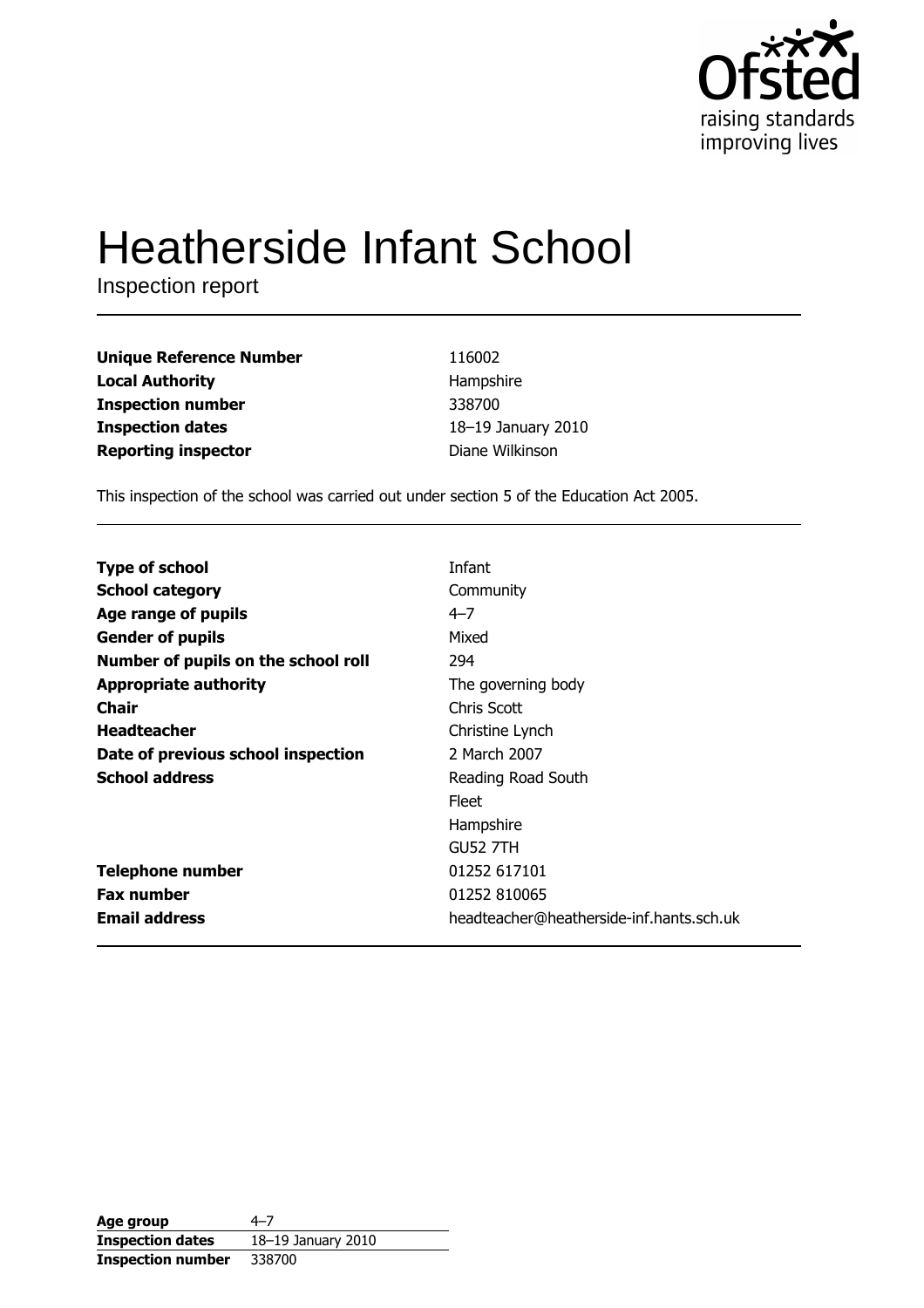The Office for Standards in Education, Children's Services and Skills (Ofsted) regulates and inspects to achieve excellence in the care of children and young people, and in education and skills for learners of all ages. It regulates and inspects childcare and children's social care, and inspects the Children and Family Court Advisory Support Service (Cafcass), schools, colleges, initial teacher training, work-based learning and skills training, adult and community learning, and education and training in prisons and other secure establishments. It rates council children's services, and inspects services for looked after children, safequarding and child protection.

Further copies of this report are obtainable from the school. Under the Education Act 2005, the school must provide a copy of this report free of charge to certain categories of people. A charge not exceeding the full cost of reproduction may be made for any other copies supplied.

If you would like a copy of this document in a different format, such as large print or Braille, please telephone 08456 404045, or email enquiries@ofsted.gov.uk.

You may copy all or parts of this document for non-commercial educational purposes, as long as you give details of the source and date of publication and do not alter the documentation in any way.

Royal Exchange Buildings St Ann's Square Manchester M2 7LA T: 08456 404045 Textphone: 0161 618 8524 E: enquiries@ofsted.gov.uk W: www.ofsted.gov.uk © Crown copyright 2010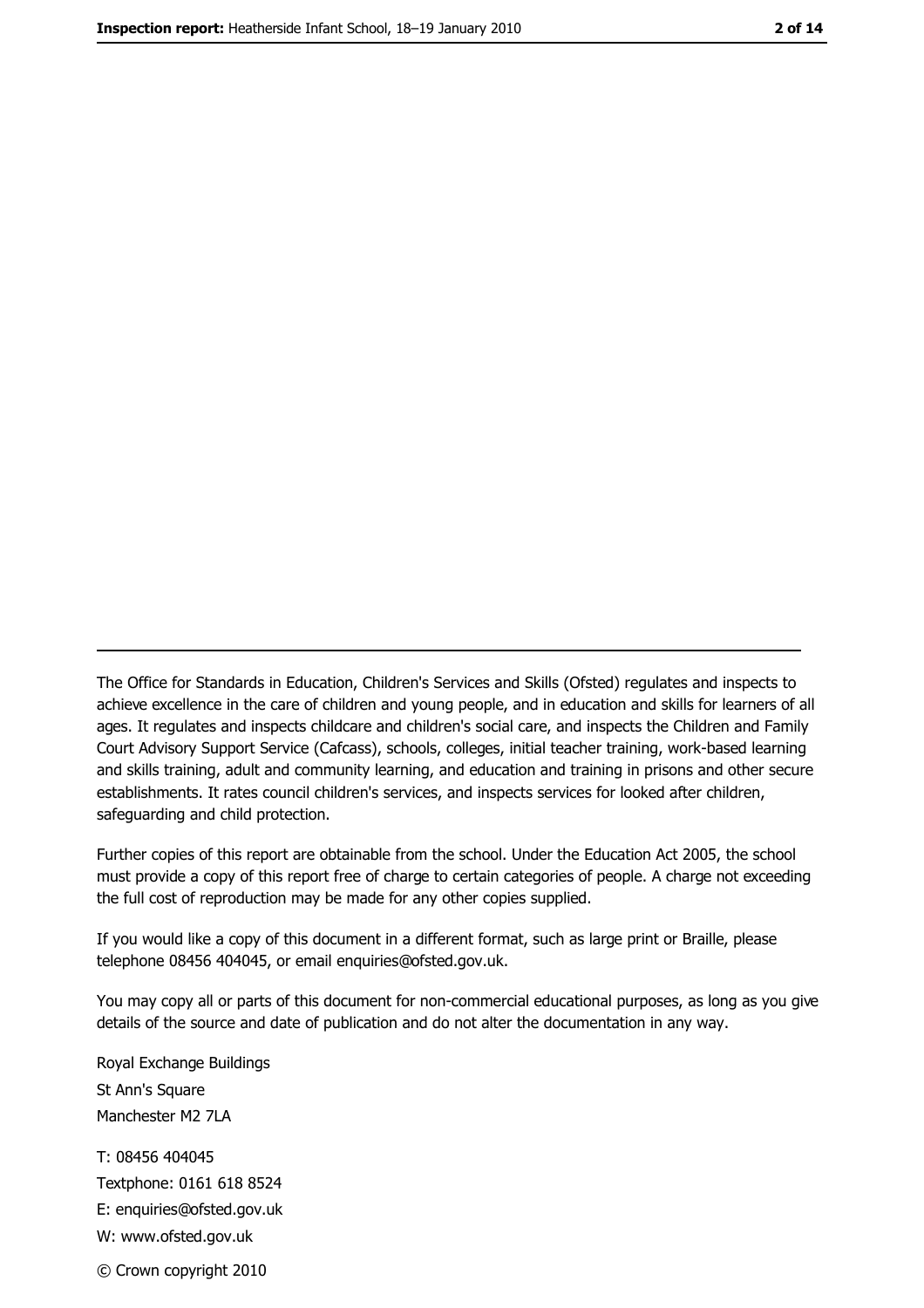## **Introduction**

This inspection was carried out by four additional inspectors. The inspectors spent seven and a half hours looking at learning, visited 15 lessons and observed 10 teachers. They held meetings with governors, staff and pupils and a small number of parents and carers bringing their children to school were also spoken to. Inspectors observed the school's work and looked at analyses of pupils' progress, development planning and monitoring, local authority reports, a range of policies and procedures including those associated with safeguarding, curriculum planning documents and a sample of pupils' work. They also scrutinised questionnaires returned by 128 parents and carers, and 36 staff.

An Ofsted administrative error resulted in the omission of one question in the parental questionnaire. Whilst this has not affected the overall outcome of the inspection it does mean that the parental response on the question 'The school makes sure that my child is well prepared for the future (for example, changing year group, changing school, and for children who are finishing school, entering further or higher education, or entering employment)' is not recorded in the report.

The inspection team reviewed many aspects of the school's work. It looked in detail at the following:

- the school's progress in addressing the decline in attainment reflected in the results  $\blacksquare$ of national assessments last year
- the accuracy of assessment and use of this information to track and support pupils'  $\blacksquare$ progress.

## Information about the school

This is a large infant school. It shares a campus with the adjacent junior school with which it has strong links. The new headteacher took up post in April last year. The breakfast and after-school clubs which serve both the infant and junior schools are run by a private provider and did not form part of this inspection. The area around the school is relatively socially advantaged. The proportion of pupils with special educational needs and/or disabilities is below average. Most pupils are of White British heritage and only a small minority speak English as an additional language. The school has been awarded Healthy School status and the Becta Active Mark.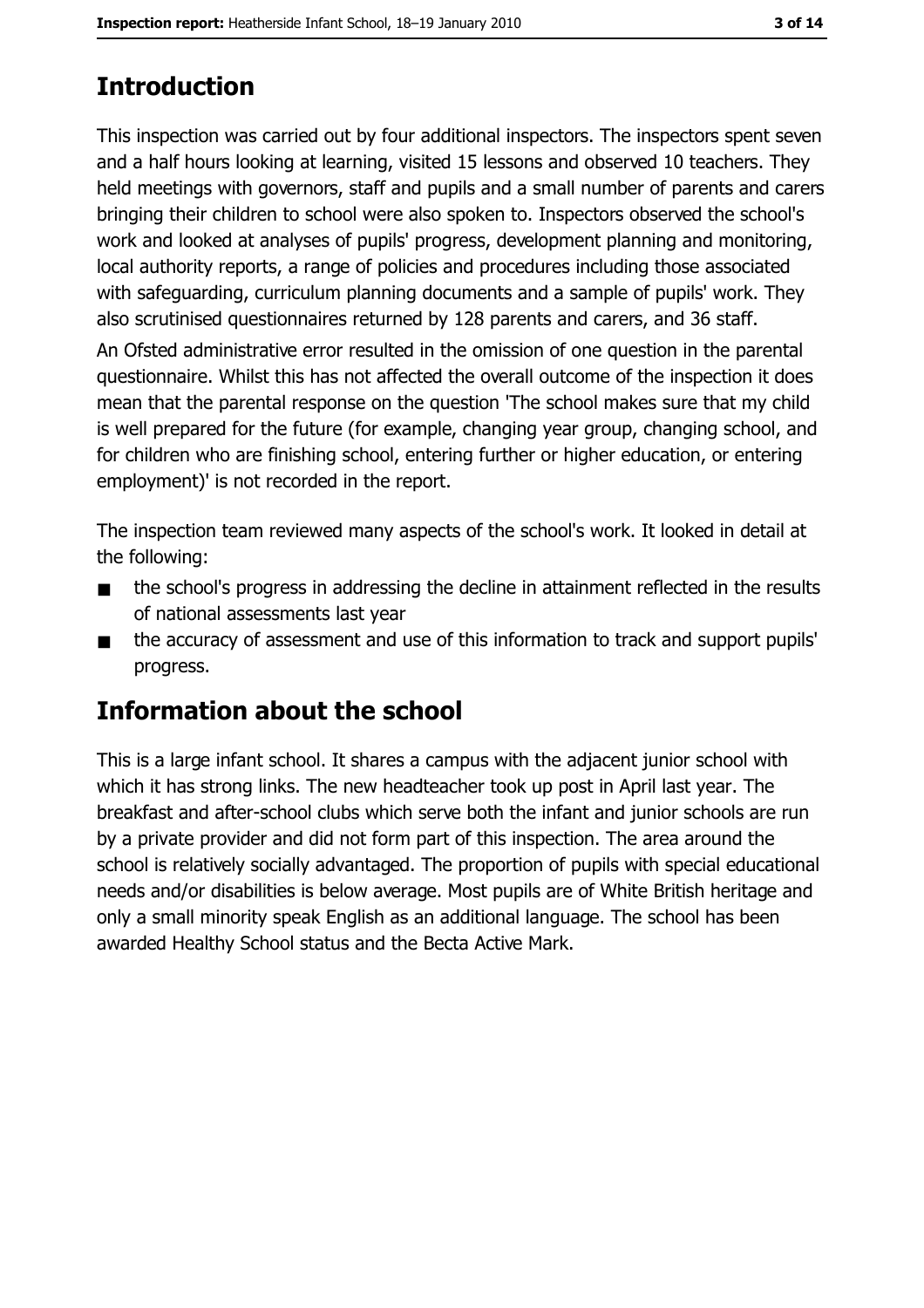Inspection grades: 1 is outstanding, 2 is good, 3 is satisfactory, and 4 is inadequate Please turn to the glossary for a description of the grades and inspection terms

## **Inspection judgements**

### Overall effectiveness: how good is the school?

#### The school's capacity for sustained improvement

#### **Main findings**

Heatherside Infants is extremely popular with its pupils. Many parents wrote or spoke to inspectors praising the level of education and care and the quality of the school staff. As one parent said, 'This school is fantastic, the teachers are lovely and our children are very happy here.' Staff and parents and carers work exceptionally well together in supporting pupils' learning. For example, a considerable number of parents and carers work with groups in lessons.

The very positive ethos is evident in pupils' outstanding behaviour and excellent attitudes to learning. Relationships between staff and pupils are exceptionally good so pupils really want to please their teachers and work very hard. All pupils, including those with learning, behavioural or language needs, achieve well in both their academic and personal development.

Until recently pupils' attainment in the Year 2 national assessments was high. More children now enter the school with lower-level language skills than previously and, as the school had expected, attainment declined last year although it remained above average. The decline was also partly due to staff with expertise in the analysis of data showing pupils' progress leaving the school. This meant that progress slowed because it was not tracked precisely enough to pinpoint weaknesses and speedily address them. The new headteacher is tackling this well, being exceptionally good at helping senior leaders and subject coordinators acquire the expertise to identify where progress needs to be boosted. This information is shared effectively with all staff and governors, enabling a consistent approach to tackling weaknesses. There is clear evidence of improvement, for example in the quality of pupils' writing and in their ability to solve mathematical problems. The school is well aware that still more needs to be done, especially by building on the good start made in linking sounds to letters by helping to clearly identify the steps pupils need to take to gain more advanced reading skills.

The greater involvement of staff and governors in monitoring and evaluating progress has strengthened the quality of self-evaluation and the school's ability to address weaknesses. This, together with the excellent teamwork and commitment seen, gives confidence that the school has good capacity for further improvement and is well placed to regain the high attainment seen in the past.

#### What does the school need to do to improve further?

Secure the recent improvement in the work of senior staff and subject leaders so  $\blacksquare$ that all contribute effectively to monitoring the school's performance and successfully addressing weaknesses.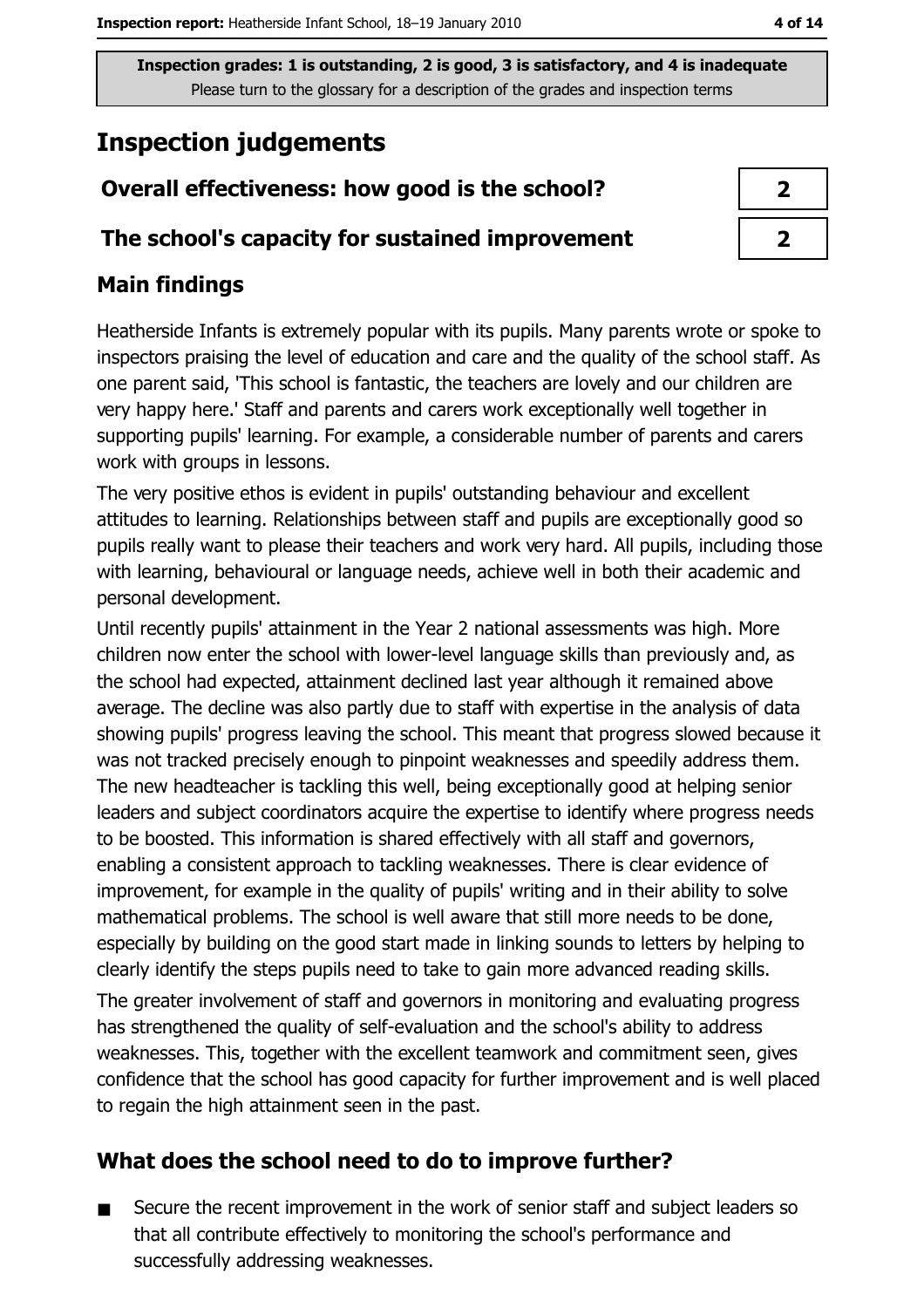Inspection grades: 1 is outstanding, 2 is good, 3 is satisfactory, and 4 is inadequate Please turn to the glossary for a description of the grades and inspection terms

Establish more accurate and rigorous assessment procedures in reading so that  $\blacksquare$ teaching can closely address areas where pupils need to improve.

#### **Outcomes for individuals and groups of pupils**

Pupils' great enthusiasm for school and excellent behaviour in lessons significantly support their learning. Pupils benefit from the consistent approach to teaching and learning seen throughout the school so their progress is uniformly good. Reception children become confident and independent and make a good start in learning important skills, especially those related to literacy and numeracy. This is especially well done in matching letters to sounds which is built on well through the school. For example, by Year 2, many pupils confidently identify the correct letter pattern in words such as 'railway' despite the long 'a' sound being spelled differently in other words. The school is well aware that more complex reading skills such as comprehension can be developed further by improving the systems for assessing pupils' ability in these aspects. The school is addressing weaknesses in writing and mathematical problem solving well, with pupils now making good progress in these aspects. For example, Year 2 pupils are becoming exceptionally good at applying their knowledge of fractions to solve problems, the higher attainers confidently working with difficult numbers such as three eighths. Attainment in reading, writing and mathematics is above average. The school is well on course to improve on last year and ensure that attainment continues to rise further. Attendance is above average and pupils are well prepared for the next stage of their education.

Pupils' personal development is good in all areas. Pupils are well aware of how to lead healthy and safe lifestyles and make an important contribution to the school and wider community. Pupils respect the feelings of others, ensuring that relationships are positive and any bullying or name calling is extremely rare. Pupils' good spiritual development is evident in their reflection in assemblies. Their knowledge of other cultures is enhanced well, including through links with a children's home in Sri Lanka.

These are the grades for pupils' outcomes

| Pupils' achievement and the extent to which they enjoy their learning                                       |  |
|-------------------------------------------------------------------------------------------------------------|--|
| Taking into account:<br>Pupils' attainment <sup>1</sup>                                                     |  |
| The quality of pupils' learning and their progress                                                          |  |
| The quality of learning for pupils with special educational needs and/or<br>disabilities and their progress |  |

### $\overline{2}$

The grades for attainment and attendance are: 1 is high; 2 is above average; 3 is broadly average; and 4 is low.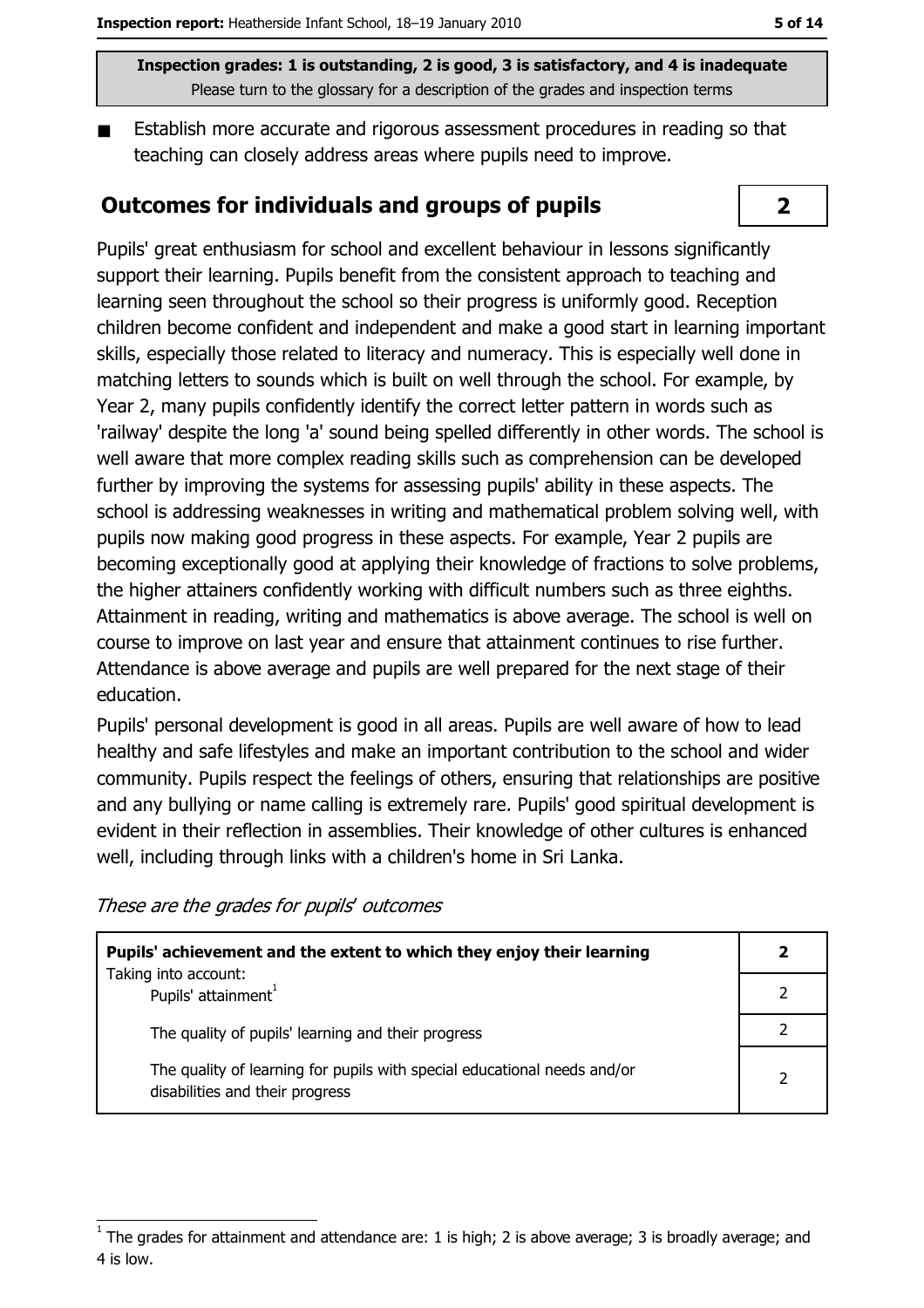| Inspection grades: 1 is outstanding, 2 is good, 3 is satisfactory, and 4 is inadequate<br>Please turn to the glossary for a description of the grades and inspection terms |              |
|----------------------------------------------------------------------------------------------------------------------------------------------------------------------------|--------------|
| The extent to which pupils feel safe                                                                                                                                       | 2            |
| <b>Pupils' behaviour</b>                                                                                                                                                   | 1            |
| The extent to which pupils adopt healthy lifestyles                                                                                                                        | $\mathbf{2}$ |
| The extent to which pupils contribute to the school and wider community                                                                                                    | $\mathbf{2}$ |
| The extent to which pupils develop workplace and other skills that will<br>contribute to their future economic well-being                                                  | 2            |
| Taking into account:<br>Pupils' attendance <sup>1</sup>                                                                                                                    | 2            |
| The extent of pupils' spiritual, moral, social and cultural development                                                                                                    |              |

#### How effective is the provision?

The willingness of staff to increase their good expertise was evident throughout all the discussions inspectors held with them. That staff want to do their very best for pupils is clearly recognised by pupils and their parents and carers. A major impact of teachers' increasing knowledge of progress across the school has been the enhanced quality of teamwork in addressing weaknesses. Staff are keen to increase these skills further and to improve the quality of assessment in reading. These growing strengths support curriculum development, especially in literacy and numeracy, including opportunities for applying these skills in other subjects. The very good accommodation and grounds are used especially well to support learning.

A consistent approach ensures that lessons are well planned to meet the needs of all pupils, a particular strength is in ensuring that pupils in the mixed-age classes do as well as their peers. Learning support assistants and parent and carer helpers are very well briefed on how to support learning. Good quality discussions support oracy skills and help pupils to express themselves well in their written work. When working with the teacher, higher attaining pupils are challenged and moved on throughout the lesson exceptionally well. However, on a small minority of occasions this is not so strong. Most adults explain things clearly so that pupils understand easily and know what is expected of them. Occasionally this is unclear and some pupils have to ask for extra help. Some teaching is highly stimulating, leading to excellent progress. For example, the outstanding level of challenge and pace, deployment of staff and use of resources led to exceptional learning in a mixed-age class.

Pupils are well cared for. The school fully meets government guidelines for keeping pupils safe and is keen to tighten its procedures even further. Vulnerable pupils are supported exceptionally well, with a careful check being kept on their progress. For example, very regular monitoring of pupils who speak little or no English ensures their emerging needs are swiftly responded to.

These are the grades for the quality of provision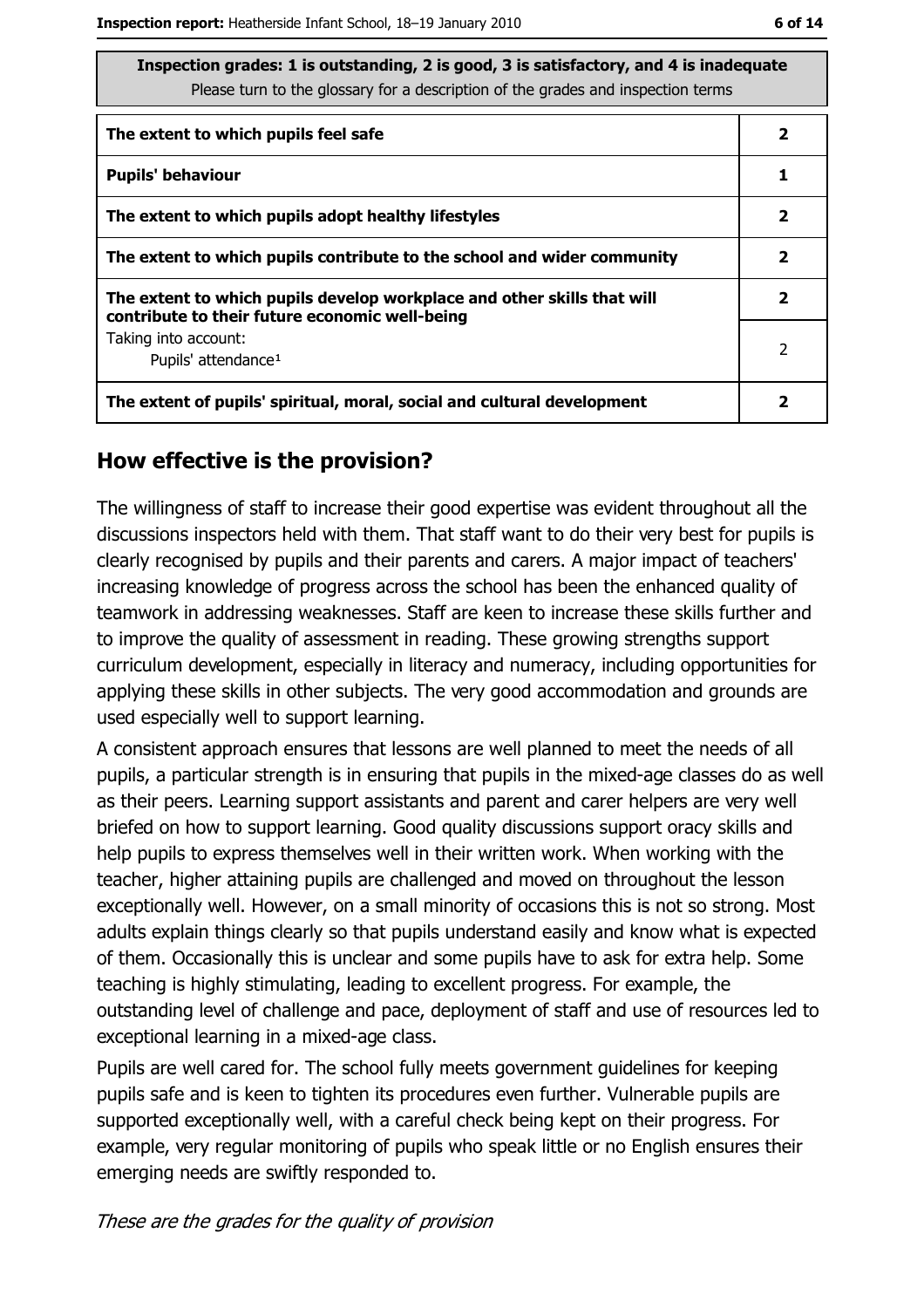| Inspection grades: 1 is outstanding, 2 is good, 3 is satisfactory, and 4 is inadequate |
|----------------------------------------------------------------------------------------|
| Please turn to the glossary for a description of the grades and inspection terms       |

| The quality of teaching                                                                                    |  |  |  |
|------------------------------------------------------------------------------------------------------------|--|--|--|
| Taking into account:<br>The use of assessment to support learning                                          |  |  |  |
| The extent to which the curriculum meets pupils' needs, including, where<br>relevant, through partnerships |  |  |  |
| The effectiveness of care, guidance and support                                                            |  |  |  |

#### How effective are leadership and management?

There is a strong commitment to improvement. Over the last two terms the new headteacher has put in place effective strategies to increase staff expertise in monitoring progress. All staff now have a much clearer picture of the progress individual pupils should be making and what they can achieve in the future. Leaders are becoming skilled at evaluating progress across year groups and subjects, using this information to accurately predict where pupils should be and how provision can be adapted to achieve this. Self-evaluation is now much sharper and development planning better focused on specific areas for improvement. The success of this is seen especially in writing and mathematics, although assessment information in reading lacks the precision to achieve similar success in this area.

Governors are well informed, having a more secure understanding of where pupils' progress can be improved, so governors support development priorities well. Governors developed and maintain the excellent school website, a key factor in the outstanding partnership with parents and carers who receive exceptionally good information through this, including on unexpected school closures. The school works closely with other groups and agencies, exceptionally so with the adjacent junior school which enhances transfer procedures.

High quality teamwork seen throughout the whole school community supports pupils' good equality of opportunity in all classes. The effective promotion of community cohesion ensures that pupils respect those from different backgrounds, making the school a very happy and harmonious place. Rigorous attention is paid to safeguarding and all systems work effectively in this respect. For example, the school building and grounds are very safe and secure.

| The effectiveness of leadership and management in embedding ambition and<br>driving improvement                                                                     |  |
|---------------------------------------------------------------------------------------------------------------------------------------------------------------------|--|
| Taking into account:<br>The leadership and management of teaching and learning                                                                                      |  |
| The effectiveness of the governing body in challenging and supporting the<br>school so that weaknesses are tackled decisively and statutory responsibilities<br>met |  |
| The effectiveness of the school's engagement with parents and carers                                                                                                |  |

#### These are the grades for leadership and management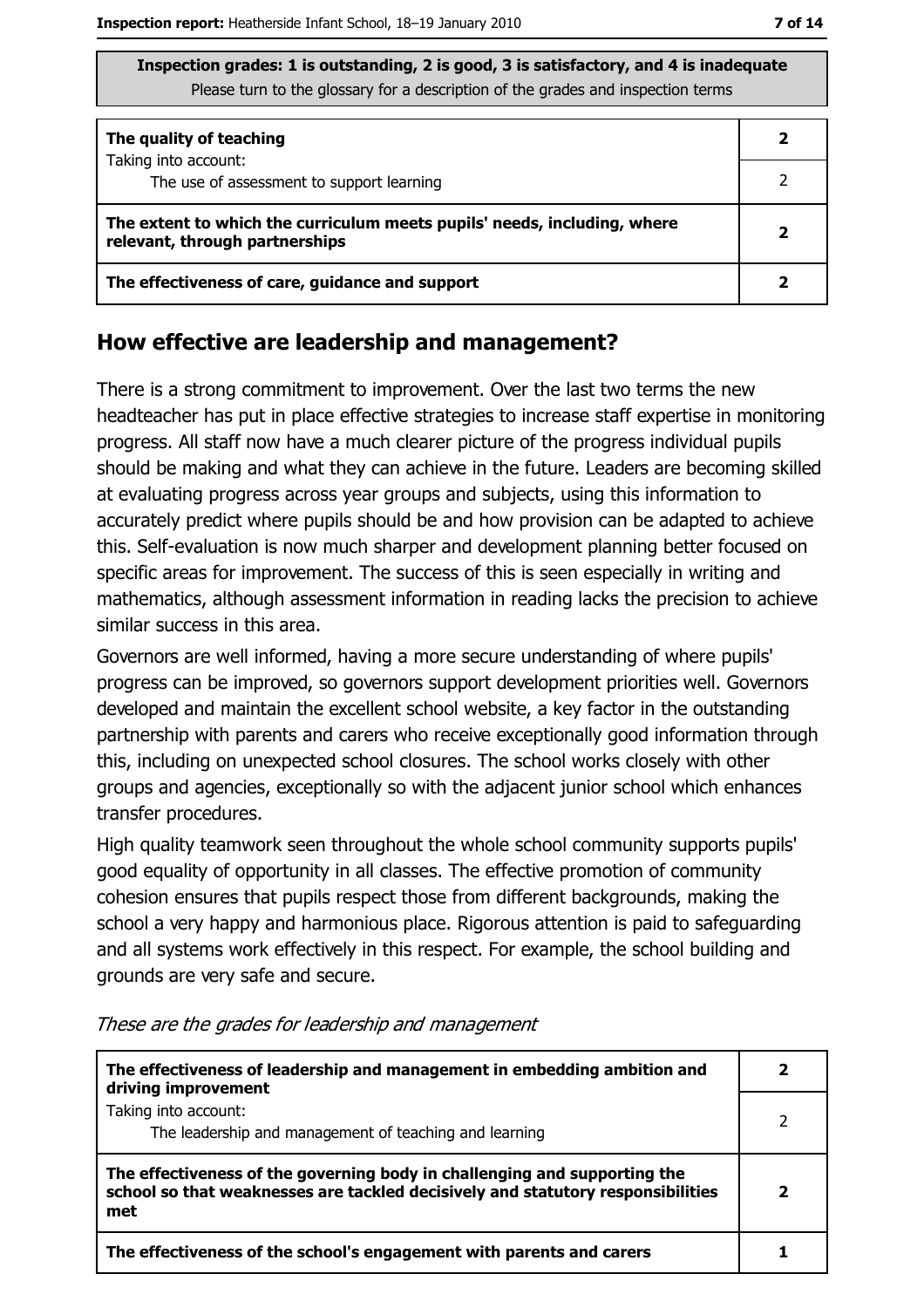| Inspection grades: 1 is outstanding, 2 is good, 3 is satisfactory, and 4 is inadequate<br>Please turn to the glossary for a description of the grades and inspection terms |                         |  |
|----------------------------------------------------------------------------------------------------------------------------------------------------------------------------|-------------------------|--|
| The effectiveness of partnerships in promoting learning and well-being                                                                                                     | 2                       |  |
| The effectiveness with which the school promotes equality of opportunity and<br>tackles discrimination                                                                     | $\overline{\mathbf{2}}$ |  |
| The effectiveness of safeguarding procedures                                                                                                                               | $\overline{2}$          |  |
| The effectiveness with which the school promotes community cohesion                                                                                                        | 2                       |  |
| The effectiveness with which the school deploys resources to achieve<br>value for money                                                                                    | $\overline{\mathbf{2}}$ |  |

#### **Early Years Foundation Stage**

The warm and welcoming environment and very good relationships with adults help children settle well. There is some variation, but standards on entry are generally slightly above typical expectations. Children's good progress ensures the majority attain above average standards by Year 1. Teaching is always good and occasionally outstanding. A wide range of activities meet children's needs well across all areas, with important skills such as learning simple calculation and sounding out the letters in words promoted well. The excellent outdoor area is used especially well. For example, children thoroughly enjoyed building the third little pig's house out of bricks, retelling the story as they went along. The high level of adult support, including that provided by parents and carers, benefits children especially well. An adult is always on hand to intervene appropriately and move children on in their independent activities. These are carefully planned to support progress, for example in using measuring cubes to see which the tallest beanstalk is or using standard measures to work out children's height to complete the information needed for their 'passport'. There are a few occasions when time could be used more effectively to support learning. For example, some break times are over long. The well-managed provision ensures excellent teamwork amongst Reception staff. As in other year groups, staff are still increasing their skills at using monitoring information to pinpoint specific aspects for improvement.

These are the grades for the Early Years Foundation Stage

| <b>Overall effectiveness of the Early Years Foundation Stage</b><br>Taking into account:     | 2             |
|----------------------------------------------------------------------------------------------|---------------|
| Outcomes for children in the Early Years Foundation Stage                                    |               |
| The quality of provision in the Early Years Foundation Stage                                 |               |
| The effectiveness of leadership and management of the Early Years<br><b>Foundation Stage</b> | $\mathcal{P}$ |

#### **Views of parents and carers**

A high number of parents and carers returned the questionnaires, many taking time to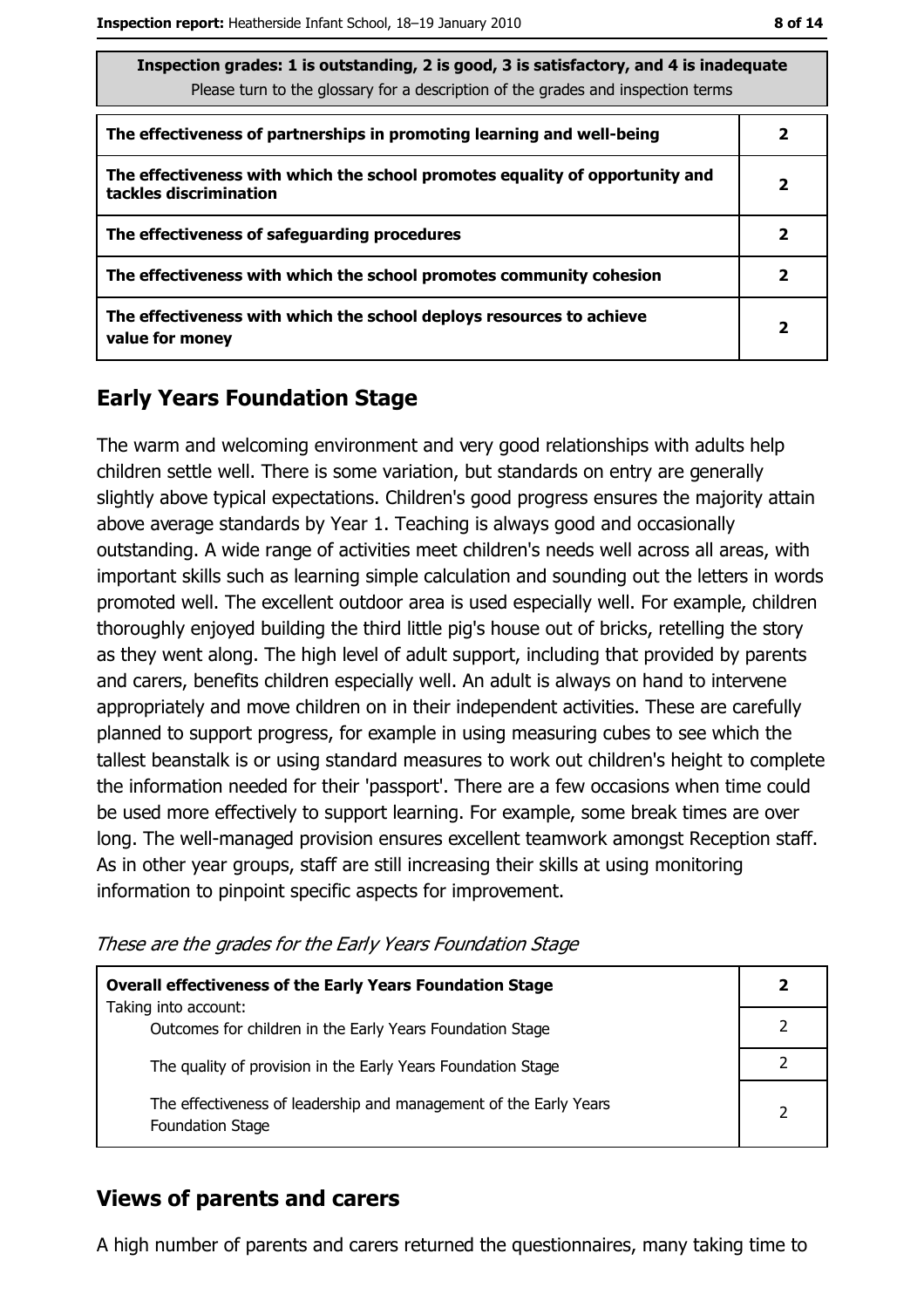Inspection grades: 1 is outstanding, 2 is good, 3 is satisfactory, and 4 is inadequate Please turn to the glossary for a description of the grades and inspection terms

write comments or speak to inspectors. There is considerable satisfaction with the school which has, in return, ensured a high level of commitment amongst parents and carers in supporting the school's work. Inspection evidence shows that parents and carers make an excellent contribution to pupils' learning.

Parents' and carers' individual comments are more positive than negative and there is no pattern to the latter. Where individual negative comments are made, for example on induction procedures, other parents and carers had the opposite view. The vast majority of parents and carers agree their child enjoys school, praise the level of care and support and are very happy with the quality of education.

Typical comments are:

- I feel the school has such a lovely atmosphere  $\blacksquare$
- the teacher really knows my son and stretches him  $\blacksquare$
- communication is brilliant. WELL DONE!  $\blacksquare$
- the staff work as a strong and coherent team.  $\blacksquare$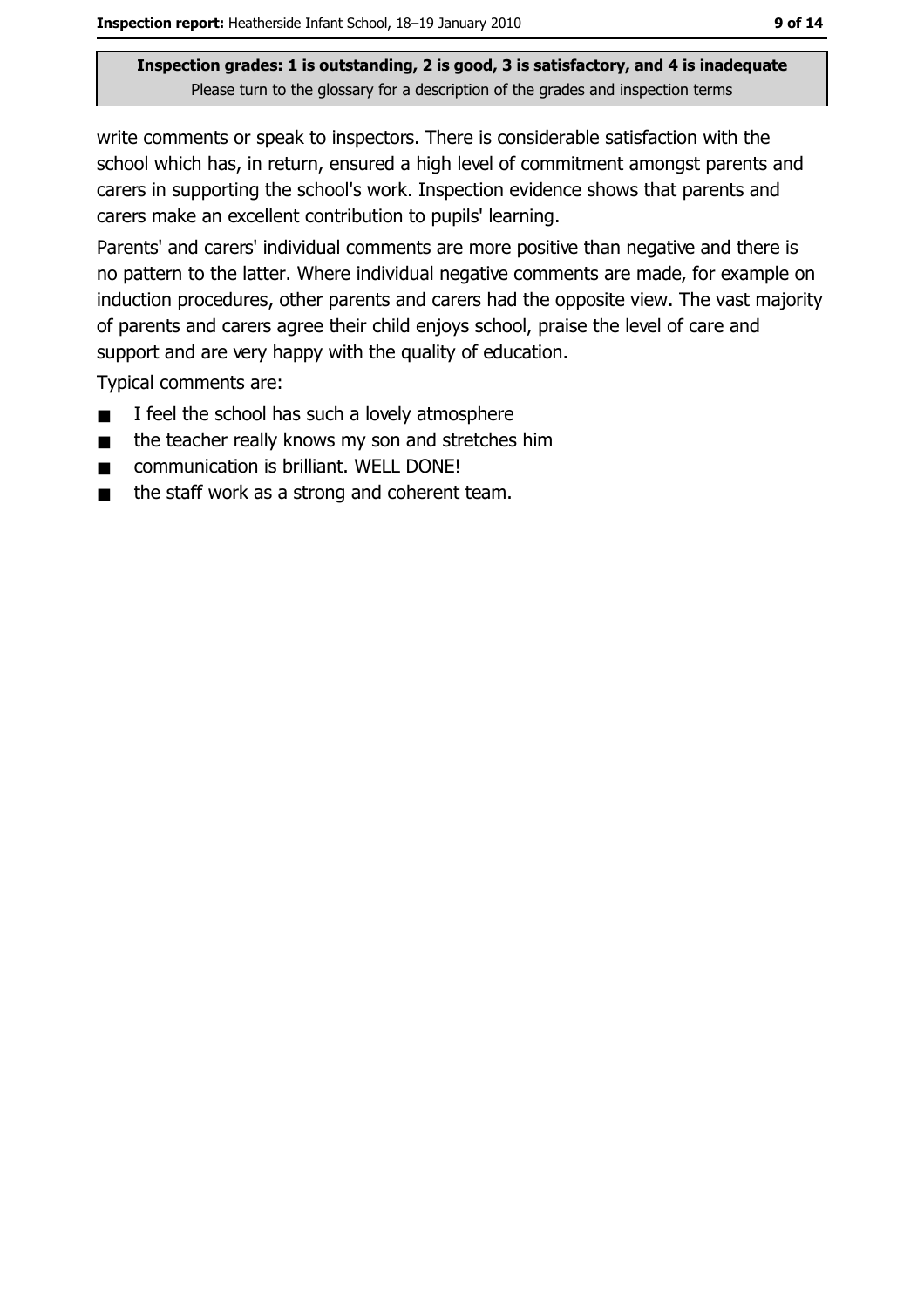#### Responses from parents and carers to Ofsted's questionnaire

Ofsted invited all the registered parents and carers of pupils registered at Heatherside Infant School to complete a questionnaire about their views of the school.

In the questionnaire, parents and carers were asked to record how strongly they agreed with 13 statements about the school.

The inspection team received 128 completed questionnaires by the end of the

on-site inspection. In total, there are 294 pupils registered at the school.

| <b>Statements</b>                                                                                                                                                                                                                                       | <b>Strongly</b><br><b>Agree</b> |               | <b>Agree</b> |               |                | <b>Disagree</b> |              | <b>Strongly</b><br>disagree |
|---------------------------------------------------------------------------------------------------------------------------------------------------------------------------------------------------------------------------------------------------------|---------------------------------|---------------|--------------|---------------|----------------|-----------------|--------------|-----------------------------|
|                                                                                                                                                                                                                                                         | <b>Total</b>                    | $\frac{0}{0}$ | <b>Total</b> | $\frac{0}{0}$ | <b>Total</b>   | $\frac{0}{0}$   | <b>Total</b> | $\frac{0}{0}$               |
| My child enjoys school                                                                                                                                                                                                                                  | 85                              | 66            | 40           | 31            | 1              | 1               | 0            | $\mathbf 0$                 |
| The school keeps my child<br>safe                                                                                                                                                                                                                       | 101                             | 79            | 27           | 21            | 0              | 0               | 0            | 0                           |
| The school informs me<br>about my child's progress                                                                                                                                                                                                      | 65                              | 51            | 57           | 45            | 5              | 4               | 0            | $\mathbf 0$                 |
| My child is making enough<br>progress at this school                                                                                                                                                                                                    | 68                              | 53            | 50           | 39            | 5              | 4               | 1            | $\mathbf{1}$                |
| The teaching is good at this<br>school                                                                                                                                                                                                                  | 90                              | 70            | 35           | 27            | 3              | $\overline{2}$  | 0            | $\mathbf 0$                 |
| The school helps me to<br>support my child's learning                                                                                                                                                                                                   | 89                              | 70            | 38           | 30            | 1              | $\mathbf 1$     | 0            | $\mathbf 0$                 |
| The school helps my child to<br>have a healthy lifestyle                                                                                                                                                                                                | 76                              | 61            | 46           | 36            | 0              | 0               | 0            | 0                           |
| The school makes sure that<br>my child is well prepared for<br>the future (for example<br>changing year group,<br>changing school, and for<br>children who are finishing<br>school, entering further or<br>higher education, or<br>entering employment) | 46                              | 36            | 28           | 22            | $\overline{2}$ | $\overline{2}$  | 0            | $\mathbf 0$                 |
| The school meets my child's<br>particular needs                                                                                                                                                                                                         | 64                              | 50            | 56           | 44            | $\mathbf{1}$   | 1               | 0            | $\mathbf 0$                 |
| The school deals effectively<br>with unacceptable behaviour                                                                                                                                                                                             | 61                              | 48            | 55           | 43            | 3              | $\overline{2}$  | 0            | 0                           |
| The school takes account of<br>my suggestions and<br>concerns                                                                                                                                                                                           | 72                              | 56            | 48           | 38            | 3              | $\overline{2}$  | 0            | 0                           |
| The school is led and<br>managed effectively                                                                                                                                                                                                            | 85                              | 66            | 37           | 29            | 3              | $\overline{2}$  | $\mathbf 0$  | $\mathbf 0$                 |
| Overall, I am happy with my<br>child's experience at this<br>school                                                                                                                                                                                     | 95                              | 74            | 29           | 23            | 3              | $\overline{2}$  | 0            | $\mathbf 0$                 |

The table above summarises the responses that parents and carers made to each statement. The percentages indicate the proportion of parents and carers giving that response out of the total number of completed questionnaires. Where one or more parents and carers chose not to answer a particular question, the percentages will not add up to 100%.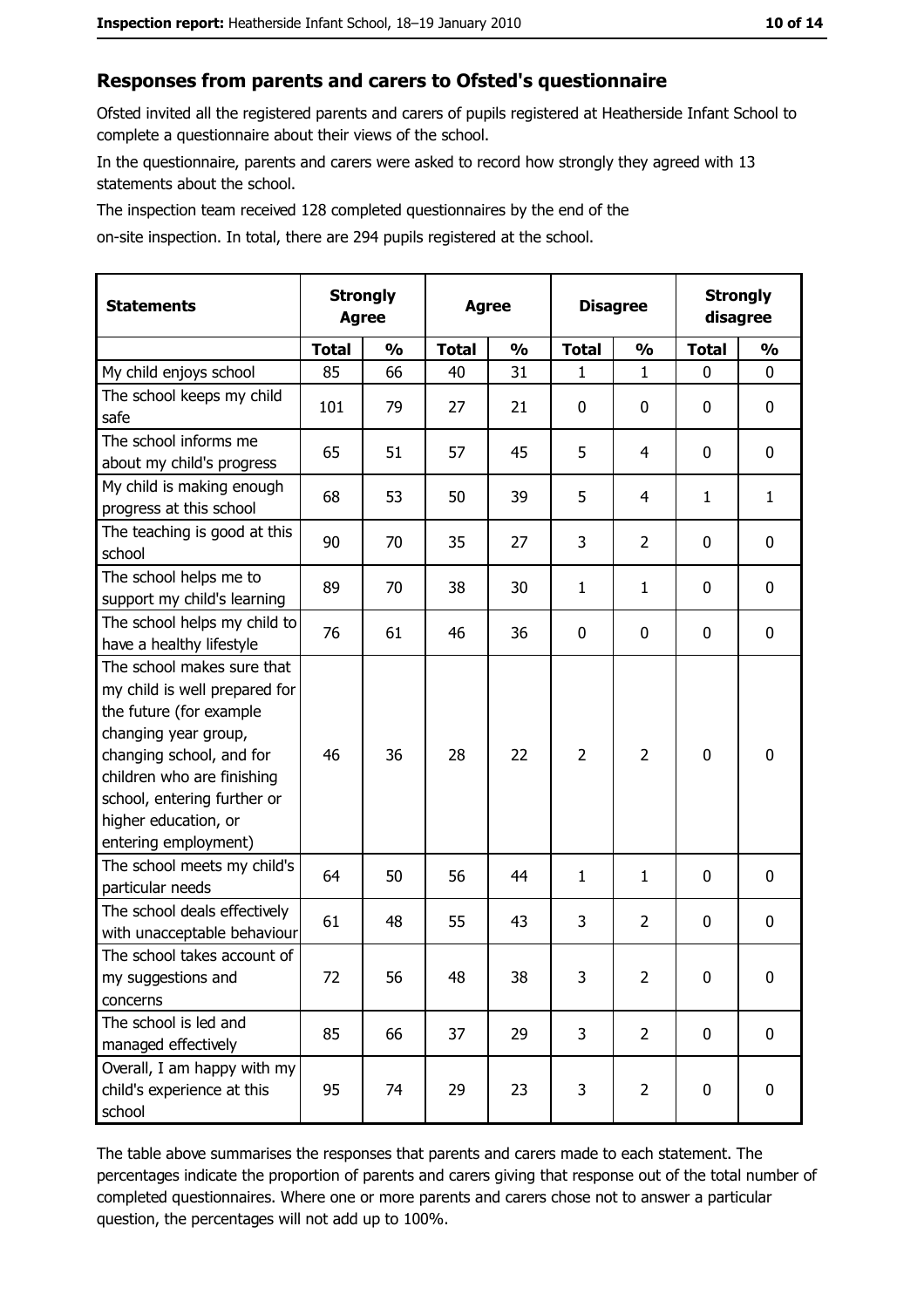## Glossary

| Grade   | <b>Judgement</b> | <b>Description</b>                                                                                                                                                                                                               |
|---------|------------------|----------------------------------------------------------------------------------------------------------------------------------------------------------------------------------------------------------------------------------|
| Grade 1 | Outstanding      | These features are highly effective. An oustanding<br>school provides exceptionally well for its pupils' needs.                                                                                                                  |
| Grade 2 | Good             | These are very positive features of a school. A school<br>that is good is serving its pupils well.                                                                                                                               |
| Grade 3 | Satisfactory     | These features are of reasonable quality. A satisfactory<br>school is providing adequately for its pupils.                                                                                                                       |
| Grade 4 | Inadequate       | These features are not of an acceptable standard. An<br>inadequate school needs to make significant<br>improvement in order to meet the needs of its pupils.<br>Ofsted inspectors will make further visits until it<br>improves. |

#### What inspection judgements mean

#### Overall effectiveness of schools inspected between September 2007 and July 2008

|                       | Overall effectiveness judgement (percentage of<br>schools) |      |                     |                   |
|-----------------------|------------------------------------------------------------|------|---------------------|-------------------|
| <b>Type of school</b> | <b>Outstanding</b>                                         | Good | <b>Satisfactory</b> | <b>Inadequate</b> |
| Nursery schools       | 39                                                         | 58   | 3                   | 0                 |
| Primary schools       | 13                                                         | 50   | 33                  | 4                 |
| Secondary schools     | 17                                                         | 40   | 34                  | 9                 |
| Sixth forms           | 18                                                         | 43   | 37                  | $\overline{2}$    |
| Special schools       | 26                                                         | 54   | 18                  | $\overline{2}$    |
| Pupil referral units  | 7                                                          | 55   | 30                  | 7                 |
| All schools           | 15                                                         | 49   | 32                  | 5                 |

New school inspection arrangements were introduced on 1 September 2009. This means that inspectors now make some additional judgements that were not made previously.

The data in the table above were reported in The Annual Report of Her Majesty's Chief Inspector of Education, Children's Services and Skills 2007/08.

Percentages are rounded and do not always add exactly to 100. Secondary school figures include those that have sixth forms, and sixth form figures include only the data specifically for sixth form inspection judgements.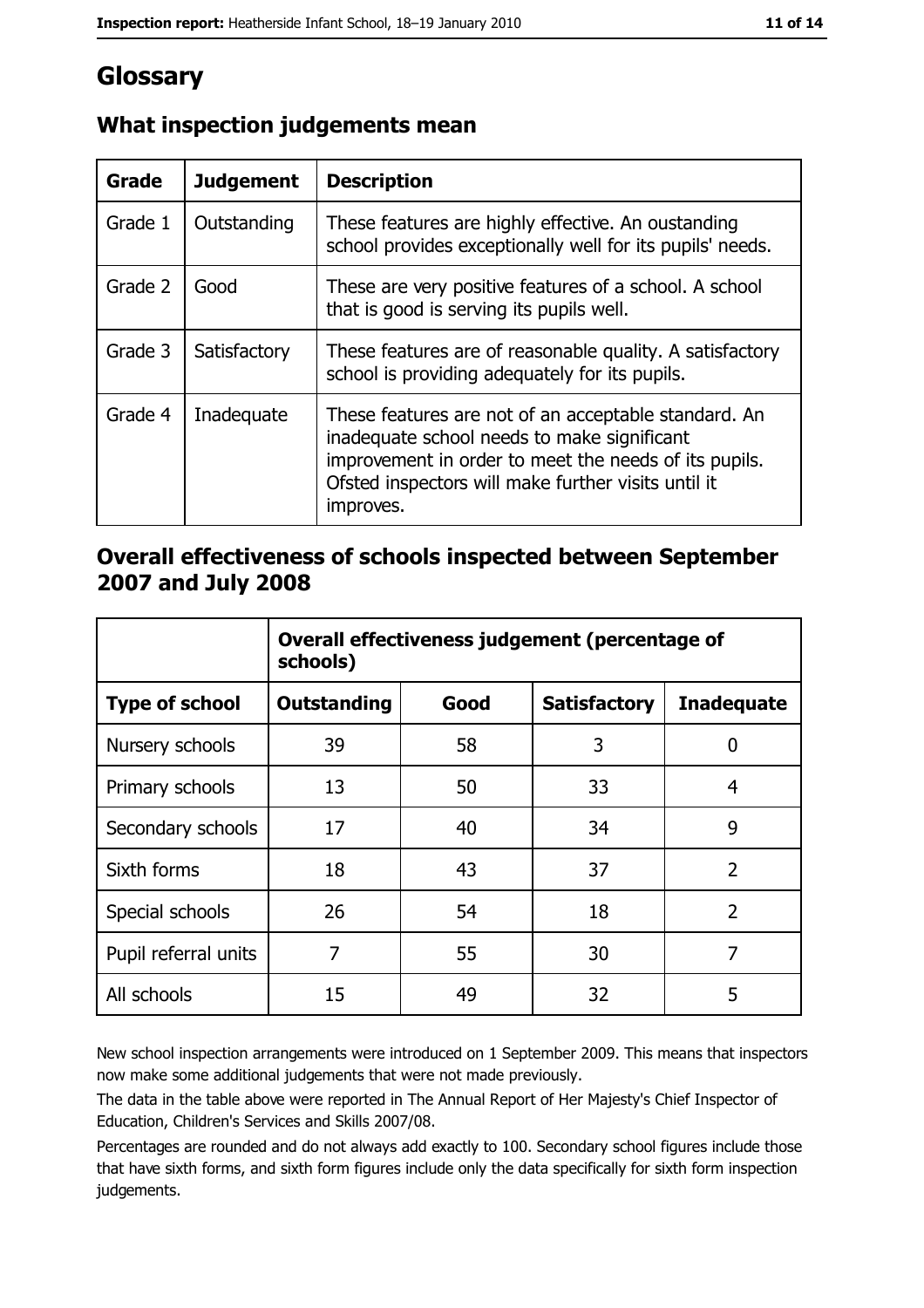## **Common terminology used by inspectors**

| Achievement:                  | the progress and success of a pupil in<br>their learning, development or training.                                                                                                                                                                                                                           |  |
|-------------------------------|--------------------------------------------------------------------------------------------------------------------------------------------------------------------------------------------------------------------------------------------------------------------------------------------------------------|--|
| Attainment:                   | the standard of the pupils' work shown by<br>test and examination results and in<br>lessons.                                                                                                                                                                                                                 |  |
| Capacity to improve:          | the proven ability of the school to<br>continue improving. Inspectors base this<br>judgement on what the school has<br>accomplished so far and on the quality of<br>its systems to maintain improvement.                                                                                                     |  |
| Leadership and management:    | the contribution of all the staff with<br>responsibilities, not just the headteacher,<br>to identifying priorities, directing and<br>motivating staff and running the school.                                                                                                                                |  |
| Learning:                     | how well pupils acquire knowledge,<br>develop their understanding, learn and<br>practise skills and are developing their<br>competence as learners.                                                                                                                                                          |  |
| <b>Overall effectiveness:</b> | inspectors form a judgement on a school's<br>overall effectiveness based on the findings<br>from their inspection of the school. The<br>following judgements, in particular,<br>influence what the overall effectiveness<br>judgement will be.                                                               |  |
|                               | The school's capacity for sustained<br>improvement.<br>Outcomes for individuals and groups<br>of pupils.<br>The quality of teaching.<br>The extent to which the curriculum<br>meets pupil's needs, including where<br>relevant, through partnerships.<br>The effectiveness of care, guidance<br>and support. |  |
| Progress:                     | the rate at which pupils are learning in<br>lessons and over longer periods of time. It<br>is often measured by comparing the<br>pupils' attainment at the end of a key<br>stage with their attainment when they<br>started.                                                                                 |  |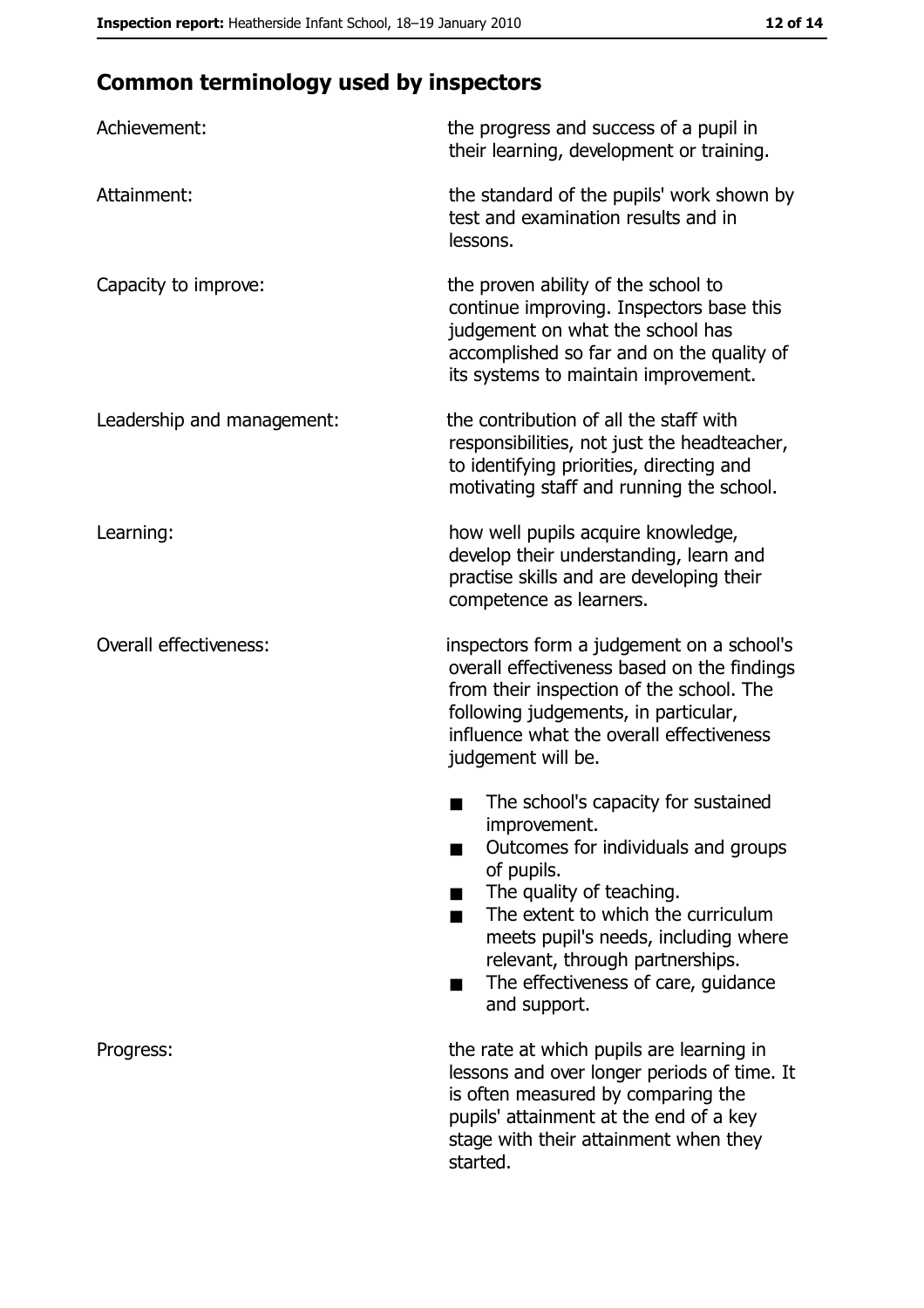This letter is provided for the school, parents and carers to share with their children. It describes Ofsted's main findings from the inspection of their school.



This letter is provided for the school, parents and

carers to share with their children. It describes Ofsted's

main findings from the inspection of their school.

20 January 2010

**Dear Pupils** 

Inspection of Heatherside Infant School, Fleet, GU52 7TH

Thank you for welcoming us to your school. We very much enjoved our time talking to you and seeing all the things you do. I particularly want to thank the pupils who gave up their lunchtime to talk to us. We think your school is good and are delighted that you and your parents and carers agree.

Here are some of the things we found out were especially good about the school.

- Your behaviour is excellent and you are very friendly and helpful.  $\blacksquare$
- You are especially good at listening to your teachers and you work very hard.  $\blacksquare$
- Progress is good and attainment is above average.  $\blacksquare$
- Staff plan lots of interesting activities and teach you well.  $\blacksquare$
- You are well looked after and are very safe and secure in school.  $\blacksquare$
- The school and your parents and carers work really well together to help you learn.  $\blacksquare$
- Your new headteacher is doing a good job and staff and governors work very well  $\blacksquare$ together to help your school improve.

Here are some of the things we have asked the school to improve.

- Make sure all staff keep a really good check on how well you are doing so that they  $\blacksquare$ can help you to do even better.
- Develop better ways to check how well you are doing in reading so that you can do  $\blacksquare$ your very best. You can help by using all the clues, like remembering what has already happened, to help you understand.

Yours sincerely

D Wilkinson

Lead Inspector